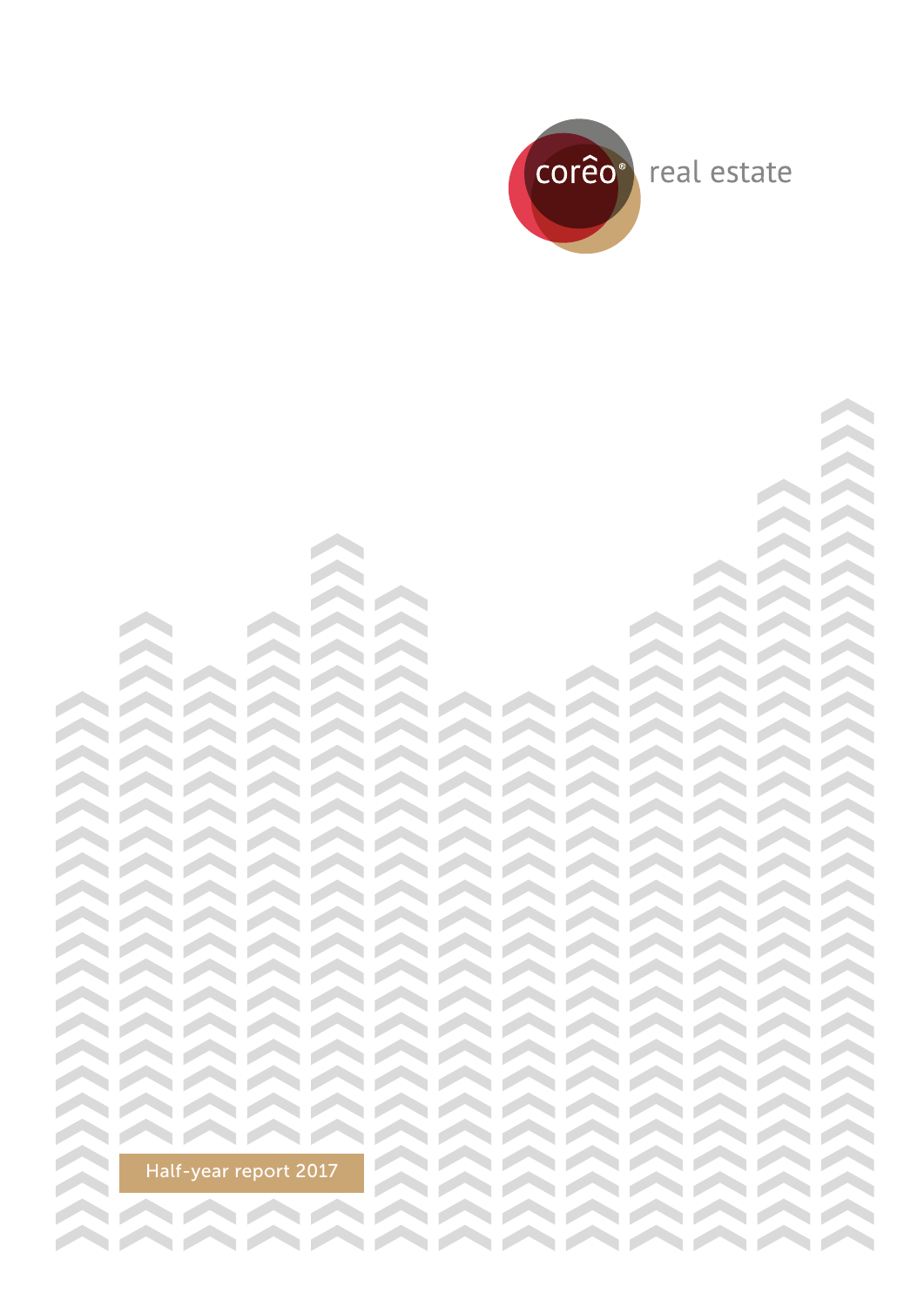# Interim balance sheet

as of June 30, 2017

| <b>ASSETS</b><br>in EUR                                                                       | 30.06.2017    | 31.12.2016    |
|-----------------------------------------------------------------------------------------------|---------------|---------------|
| A. Long-term assets                                                                           |               |               |
| I. Intangible assets                                                                          |               |               |
| Concessions, industrial and similar rights and assets, and licenses to such rights and assets | 23,024.43     | 17,426.00     |
|                                                                                               | 23,024.43     | 17,426.00     |
| II. Tangible assets                                                                           |               |               |
| Other plant, factory and office equipment                                                     | 8,210.37      | 9,531.00      |
|                                                                                               | 8,210.37      | 9,531.00      |
| <b>III. Financial assets</b>                                                                  |               |               |
| 1. Shares in related companies                                                                | 75,000.00     | 0.00          |
| 2. Loans to related companies                                                                 | 3,053,662.22  | 0.00          |
| 3. Investments                                                                                | 8,742,802.82  | 10,669,209.17 |
|                                                                                               | 11,871,465.04 | 10,669,209.17 |
|                                                                                               | 11,902,699.84 | 10,696,166.17 |
| <b>B. Current assets</b>                                                                      |               |               |
| I. Receivables and other assets                                                               |               |               |
| 1. Amounts due from related companies                                                         | 4,856.39      | 0.00          |
| 2. Other assets                                                                               | 38,065.30     | 8,046.15      |
|                                                                                               | 42,921.69     | 8,046.15      |
| II. Cash on hand and bank balances                                                            | 3,959,360.36  | 4,778,378.45  |
|                                                                                               | 4,045,203.74  | 4,786,424.60  |
| C. Deferred income                                                                            | 15,090.94     | 25,095.68     |
|                                                                                               | 15,920,072.83 | 15,507,686.45 |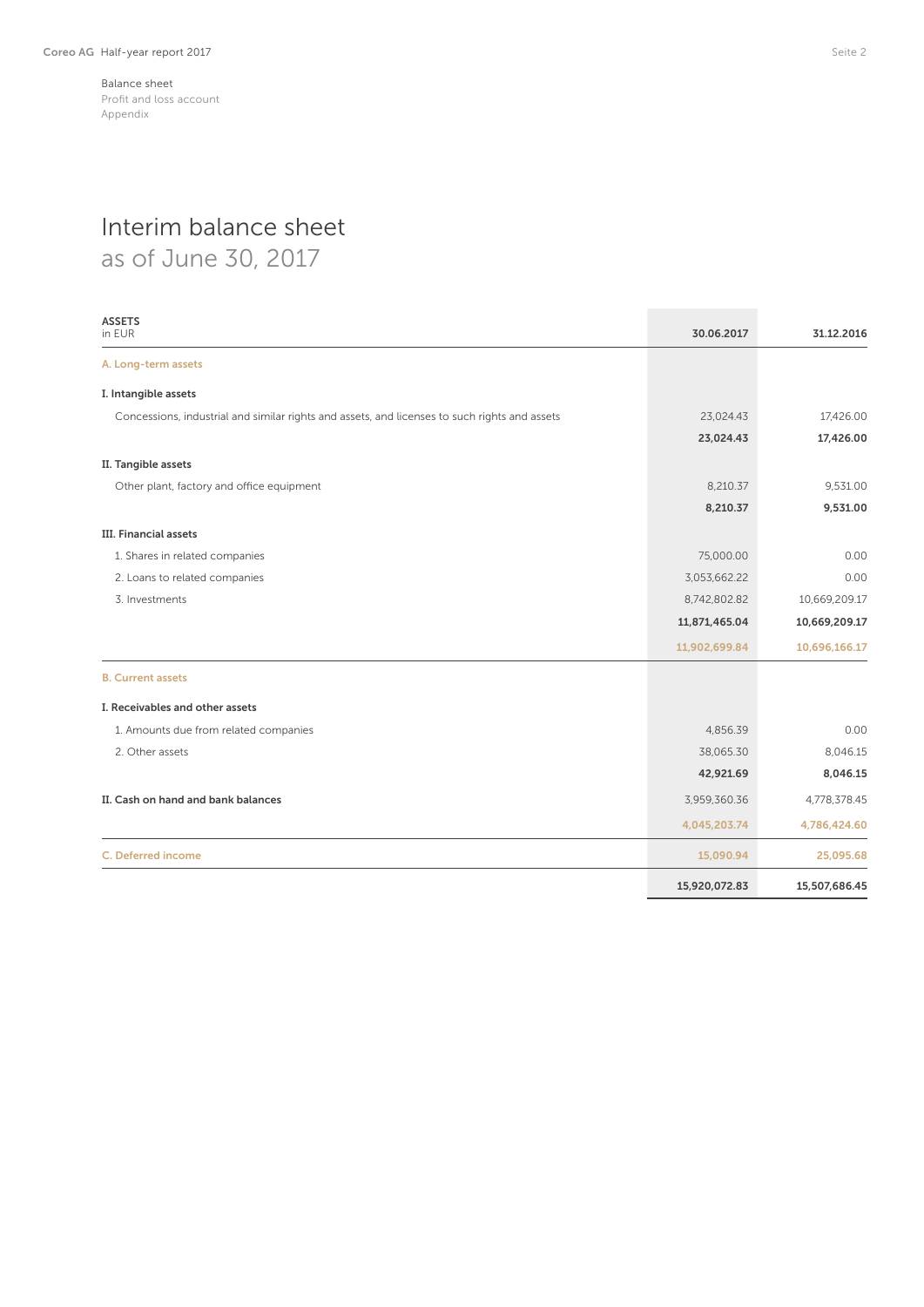| <b>LIABILITIES</b><br>in EUR                                                                  | 30.06.2017       | 31.12.2016       |
|-----------------------------------------------------------------------------------------------|------------------|------------------|
| A. Equity Capital                                                                             |                  |                  |
| I. Subscribed capital                                                                         | 9,360,000.00     | 9,360,000.00     |
| - thereof conditional capital: EUR 3,120,000.00 (previous year: EUR 3,120,000.00)             |                  |                  |
| II. Capital reserves                                                                          | 19,826,080.86    | 19,826,080.86    |
| <b>III. Retained earnings</b>                                                                 | 12,544,585.38    | 12,544,585.38    |
| IV. Loss balance carried forward                                                              | $-26,461,140.98$ | $-19,196,126.91$ |
| V. Net profit                                                                                 | 434,372.57       | $-7,265,014.07$  |
|                                                                                               | 15,703,897.83    | 15,269,525.26    |
| <b>B.</b> Accurals                                                                            |                  |                  |
| Other provisions                                                                              | 182,653.20       | 174,651.17       |
|                                                                                               | 182,653.20       | 174,651.17       |
| <b>C.</b> Liabilities                                                                         |                  |                  |
| I. Trade accounts payable                                                                     | 24,659.43        | 54,702.71        |
| - thereof with a residual term of up to one year EUR 24,659.43 (previous year: EUR 54,702.71) |                  |                  |
| II. Other current liabilities                                                                 | 8.862.37         | 8.807.31         |
| - thereof for taxes: EUR 7,769.62 (previous year: EUR 7,767.84)                               |                  |                  |
| - thereof for social security costs: EUR 804.75 (previous year: EUR 775.47)                   |                  |                  |
| - thereof with a residual term of up to one year EUR 8,862.37 (previous year: EUR 8.807,31)   |                  |                  |
|                                                                                               | 33,521.80        | 63,510.02        |
|                                                                                               | 15,920,072.83    | 15,507,686.45    |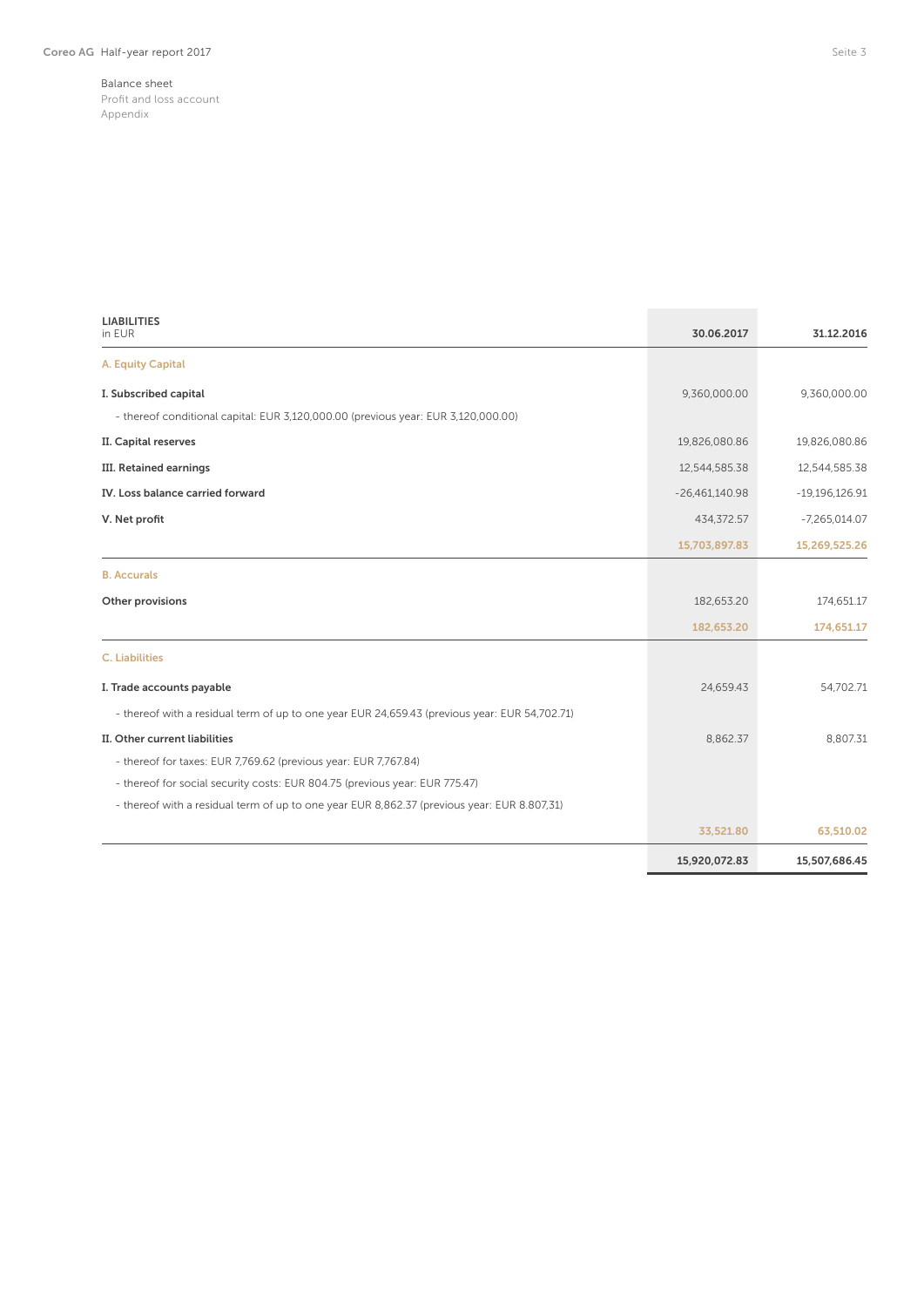## Profit and loss account as of January 1 to June 30, 2017

| in EUR                                                                         | 2017          | 2016            |
|--------------------------------------------------------------------------------|---------------|-----------------|
| 1. Sales revenues                                                              | 4,081.00      | 137.07          |
| 2. Other operating income                                                      | 911,035.98    | 25,396.69       |
| - thereof revenues from currency conversion: 0.00 (previous year: 53.42)       |               |                 |
| 3. Personnel costs                                                             |               |                 |
| a) Wages and salaries                                                          | $-164,637.78$ | $-275,645.33$   |
| b) Social security contributions                                               | $-11,354.46$  | $-21,233.77$    |
| - thereof from pension provision: 1,320.00 (previous year: 3,240.00)           |               |                 |
|                                                                                | $-175,992.24$ | $-296,879.10$   |
| 4. Depreciation                                                                |               |                 |
| - of intangible assets of fixed assets and property                            | $-4.557.86$   | $-6.513.08$     |
| 5. Other operating expenses                                                    | $-308,856.92$ | $-2,266,949.44$ |
| - thereof expenses from currency conversion: 0.00 (previous year: 54.42)       |               |                 |
| 6. Miscellaneous interest and similar revenues                                 | 8,662.75      | 72,379.82       |
| 7. Depreciation on financial assets and marketable securities                  | 0.00          | $-4,792,167.11$ |
| - thereof from extraordinary depreciations: 0.00 (previous year: 4,792,167.11) |               |                 |
| 8. Taxes on income and earnings                                                | $-0.14$       | 5.00            |
| 9. Result after taxes                                                          | 434,372.57    | $-7,264,590.15$ |
| 10. Other taxes                                                                | 0.00          | $-423.92$       |
| 11. Net profit                                                                 | 434,372.57    | $-7,265,014.07$ |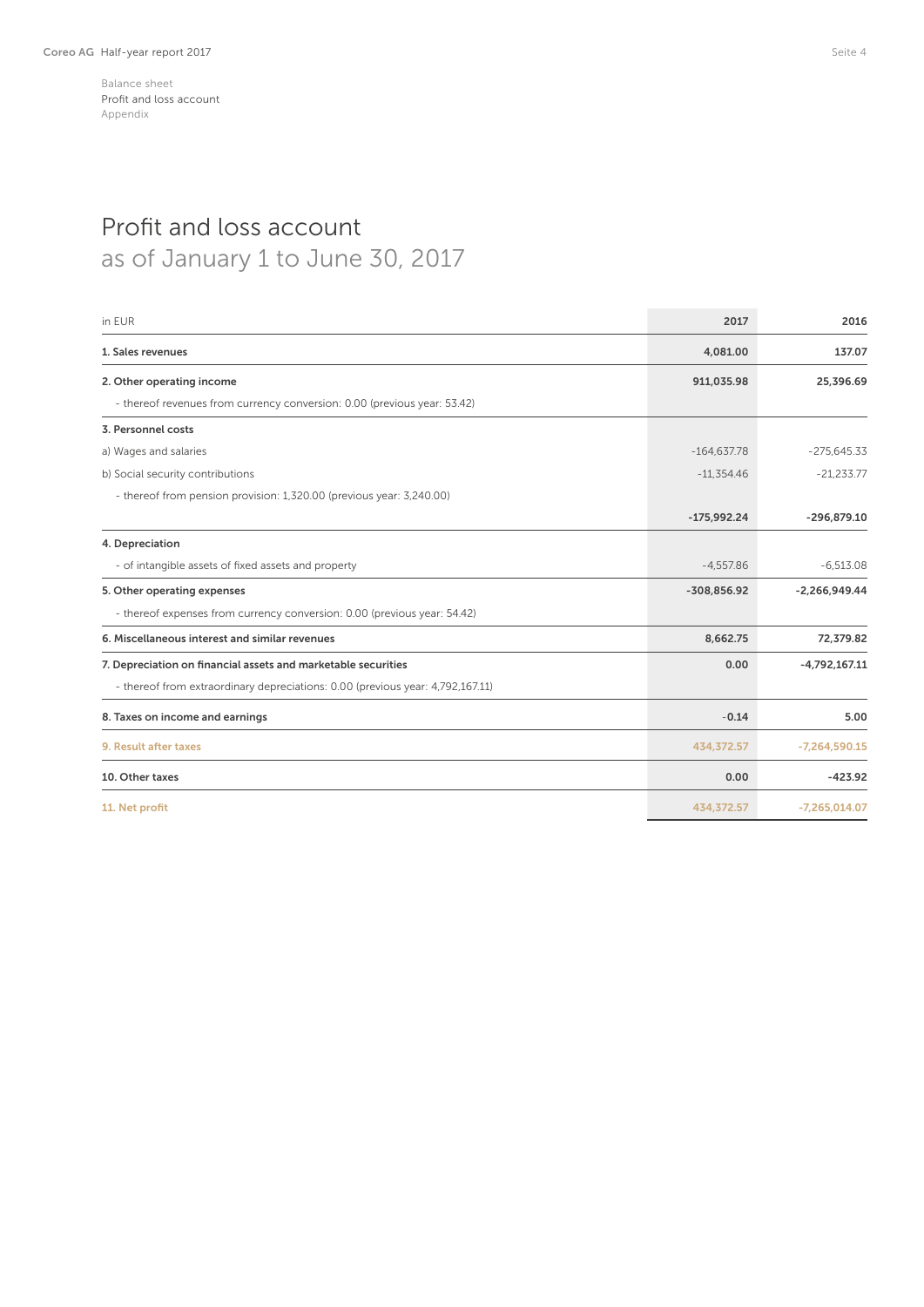## Appendix of the Half-year report as of June 30, 2017

### General

Coreo AG (previous Nanostart AG) has its headquarters in Frankfurt am Main. The company is registered in the commercial register of the district court Frankfurt under HR B 74535.

The present annual financial statement was created in accordance with par. 242 et seq. and 264 et seq. HGB (German Commercial Code) as well as the applicable provisions of the AktG (German Companies Act).

The company is a small-sized capital company in terms of § 267, clause 1 HGB (German Commercial Code). The financial reliefs for a small-sized capital company has partly been claimed.

For the profit and loss statement, the total cost method was created according to § 275 para. 2 HGB. The indication of individual balance sheet items was adjusted to the requirements of the company according to par. 265 section 6 HGB.

## Accounting and valuation methods

The intangible transfers assets acquired against payment are accounted at acquisition costs and are reduced by scheduled straight-line depreciation over their expected useful lives of 3 to 5 years.

Tangible assets are shown at acquisition cost and, if depreciable, reduced by scheduled straight-line depreciation over their useful lives of 3 to 5 years.

Low-value property items with a value or euro 410.00 are fully depreciated in the year of acquisition.

The financial investments are valued at cost or at fair value if lower. Extraordinary depreciations are only carried out for financial assets because a lasting reduction in value is to be expected.

Receivables and other assets are normally recognised at the lower of nominal value or fair value at the balance sheet date.

Cash and accounts with credit institutions are shown at their fair value.

The other accrued liabilities are rated in a settlement amount which is necessary in accordance with prudent business principles according to par. 253 section 1, sentence 2 HGB and take into account all recognisable risks and uncertain obligations. In so far as it is necessary, future cost increases are taken into account. In case of accrued liabilities with a remaining time to maturity of more than one year, a discounting according to par. 253 section 2 HGB is carried out.

Liabilities are shown on the liabilities side at their settlement value.

Receivables and liabilities denominated in foreign currencies are recognised with the corresponding average spot exchange rate at the time of the transaction. Foreign-currency denominated assets and liabilities with a remaining time to maturity of one year or less, are recognised according to par. 256a sentence 2 HGB without consideration of the acquisition cost and realisation principle at the average spot exchange rate at the reporting date. In case of a remaining time to maturity of more than one year, the average spot exchange rate at the reporting date according to par. 256a sentence 1 HGB is only applied if that rate for assets is lower and for liabilities higher than the corresponding current rate at the date of the business transaction.

## Disclosures and explanations with regard to items of the balance sheet

## Fixed assets

Development of the fixed assets is shown in the fixed assets movement schedule.

| Disclosures of sharehol-<br>dings   | Capital<br>share in % | Equity             | Result | Year    |
|-------------------------------------|-----------------------|--------------------|--------|---------|
| Lumiphore Inc.,<br>Berkeley, USA    | 21.4                  | -363 TUSD -74 TSUD |        | 06/2016 |
| Erste Coreo<br>Immobilien WG mbH*   | 100                   | 25 TEUR            |        |         |
| Zweite Coreo<br>Immobilien WG mbH*  | 100                   | 25 TEUR            |        |         |
| Dritte Coreo<br>Immobilien VVG mbH* | 100                   | 25 TEUR            |        |         |

\* The companies were founded in 2017. There is therefore no annual result.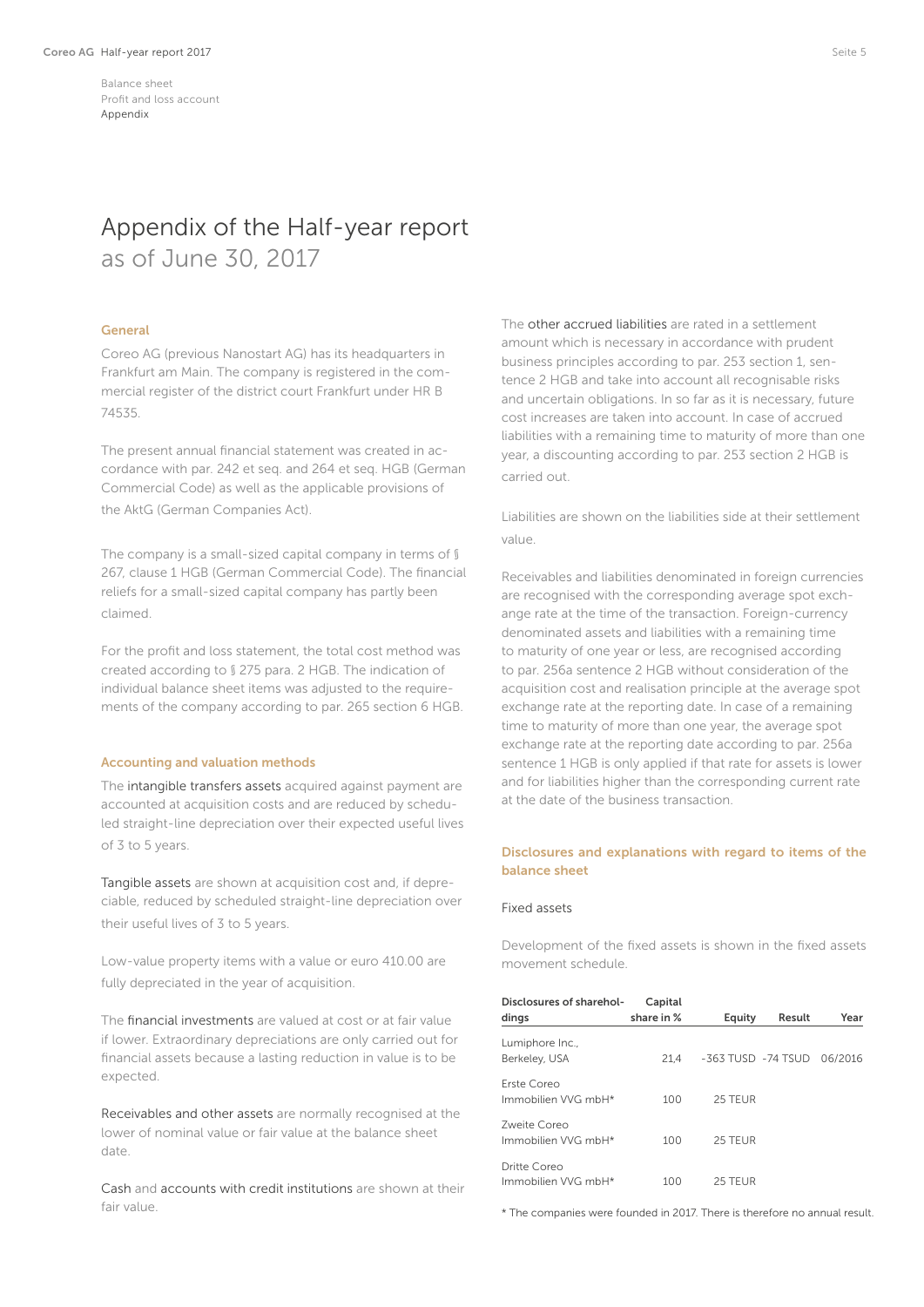## Assets analysis

Development of fixed assets

|                                                                                                                                          |               |                  | Cost of acquisition/manufacture |                   |               | Depreciation |                  |                   | Carrying value |                             |               |
|------------------------------------------------------------------------------------------------------------------------------------------|---------------|------------------|---------------------------------|-------------------|---------------|--------------|------------------|-------------------|----------------|-----------------------------|---------------|
| in EUR                                                                                                                                   | 01.01.2017    | <b>Additions</b> | Reclassifi-<br>cation           | <b>Divestures</b> | 30.06.2017    | 01.01.2017   | <b>Additions</b> | <b>Divestures</b> | 30.06.2017     | 30.06.2017                  | 31.12.2016    |
| I. Intangible assets                                                                                                                     |               |                  |                                 |                   |               |              |                  |                   |                |                             |               |
| Acquired concessions,<br>commercial property rights<br>and similar rights and values<br>as well as licences at such<br>rights and values | 25,970.03     | 8,599.20         | 0.00                            | 0.00              | 34,569.23     | 8,544.03     | 3,000.77         | 0.00              | 11,544.80      | 23,024.43                   | 17,426.00     |
| II. Tangible assets                                                                                                                      |               |                  |                                 |                   |               |              |                  |                   |                |                             |               |
| Factory and office equipment                                                                                                             | 91,933.48     | 236.46           | 0.00                            | 375.00            | 91,794.94     | 82,402.48    | 1,557.09         | 375.00            | 83,584.57      | 8,210.37                    | 9,531.00      |
| III. Financial assets                                                                                                                    |               |                  |                                 |                   |               |              |                  |                   |                |                             |               |
| 1. Shares in related companies                                                                                                           | 0.00          | 75,000.00        | 0.00                            | 0.00              | 75,000.00     | 0.00         | 0.00             | 0.00              | 0.00           | 75,000.00                   | 0.00          |
| 2. Investments                                                                                                                           | 17,214,368.07 | 0.00             | 0.00                            | 2,571,075.01      | 14,643,293.06 | 6,545,158.90 | 0.00             | 644,668.66        | 5,900,490.24   | 8,742,802.82                | 10,669,209.17 |
| 3. Loans to related companies                                                                                                            | 0.00          | 3.053.662.22     | 0.00                            | 0.00              | 3,053,662.22  | 0.00         | 0.00             | 0.00              | 0.00           | 3,053,662.22                | 0.00          |
|                                                                                                                                          | 17,214,368.07 | 3,128,662.22     | 0.00                            | 2,571,075.01      | 17,771,955.28 | 6,545,158.90 | 0.00             | 644,668.66        | 5,900,490.24   | 11,871,465.04 10,669,209.17 |               |
|                                                                                                                                          | 17,332,271.58 | 3,137,497.88     | 0.00                            | 2,571,450.01      | 17,898,319.45 | 6,636,105.41 | 4,557.86         | 645,043.66        | 5,995,619.61   | 11,902,699.84 10,696,166.17 |               |